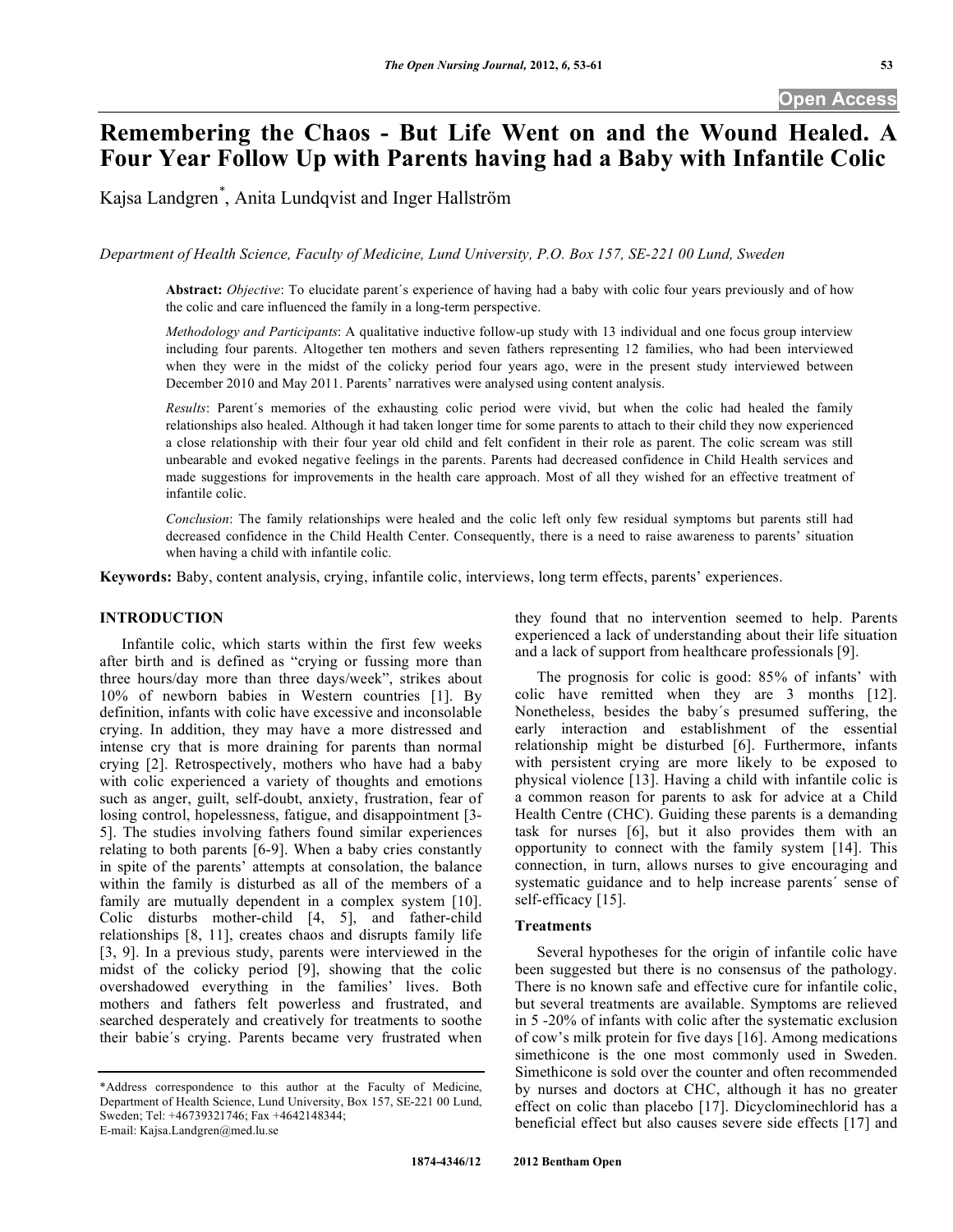has been withdrawn in Sweden since 2010. Lactobacillus reuteri is a popular treatment and has shown promising effects but a recent systematic review found no evidence [18] for the effectiveness of probiotic supplements. Acupuncture has been proven to reduce crying and fussing in two randomized trials [19, 20] and to soothe gastrointestinal symptoms in one case study with >900 infants [21]. Counselling parents has been reported to reduce the infants' crying. Specific instructions about modification of the parent/infant interaction have shown good results [22, 23] but, in another study, did not prove to reduce the crying more than assessment and reassurance alone [24].

#### **Long Term Effects of Colic**

 Although colic heals spontaneously, it might disturb family relationships and delay attachment [11]. Some studies reporting on the long-term effects of colic on family relationships show that colic may affect interaction between the infant and the parent for a long time after the colic is over [25-28]. Other researchers suggest that maternal behavior may become disturbed when colic is at its peak but returns to normal once the colic has disappeared [29]. Stifter and Bono [30] found that the majority of babies with colic develop secure attachments, but if maternal self-efficacy is low, attachment may be affected. No lasting effects to maternal health were found in a trial with 547 dyads [12].

 However, few trials have studied how parents recall the colic period years after it has disappeared. There is also a lack of knowledge about how parents experienced the treatment from professionals and the effect of the care. The aim of this study was to elucidate parents' experiences of having had a baby with colic four years previously and of how the colic and the treatment influenced the family in a long term perspective.

## **MATERIALS AND METHODOLOGY**

 An inductive qualitative descriptive study [31] was performed with parents who had had a baby with colic four years earlier and who had been interviewed about their experiences of having a baby with colic when they were in the midst of the colicky period (the results are published in [9]). To obtain a deeper understanding and understand different perspectives the study includes both individual interviews and a focus group interview where we could study how group members responded to others comments, memories and ideas.

### **Participants**

 Before the first interview, conducted four years ago, parents used a diary to verify that the babies fulfilled the diagnostic criteria: an otherwise healthy infant who the week before the first interview cried for more than three hours per day, more than three days. The babies took part of the ordinary programme at the CHC, which included a visit every week or every second week. In addition to this programme, all parents chose to let their baby try acupuncture, which was available at a private acupuncture clinic.

 All of the 23 parents taking part in the previous study [9] were invited to participate in this follow up study. One father declined to participate in the present study due to a lack of time, and one could not be found. One mother who lived far

away and one father who had moved abroad agreed to take part, but interviews could not be arranged for practical reasons. One couple scheduled for the focus group interview did not turn up. Consequently, 17 parents (10 mothers and 7 fathers, in the results presented as M1-10 and F1-7) representing 12 families were interviewed. Background variables for the interviewed parents are presented in Table **1**. Individual interviews were conducted with five fathers and eight mothers, representing nine families. Four parents (two mothers and two fathers representing three families) took part in the focus group interview (FG).

| <b>Background Variables of the Participants</b><br>Table 1. |  |
|-------------------------------------------------------------|--|
|-------------------------------------------------------------|--|

|                                    | <b>Mothers</b> | <b>Fathers</b> |
|------------------------------------|----------------|----------------|
| n                                  | 10             |                |
| Age, $min - max$ (mean)            | $26 - 44(35)$  | $28 - 56(39)$  |
| Married/cohabiting                 | 10             |                |
| University degree                  | 3              | $\mathfrak{D}$ |
| Immigrant n (mean years in Sweden) | 1(6)           |                |
| Having only one child              | $\mathfrak{D}$ | 2              |
| Number of children                 | $1 - 4$        | $1 - 4$        |

#### **Data Collection**

 Interviews were conducted between December 2010 and May 2011. Parents who consented to participate in individual interviews were interviewed in the family's home, if they so wished. Ten interviews were conducted by two external interviewers (paediatric nurses) and three by the second author (AL). The focus-group interview was conducted to obtain a deeper understanding of parents' experience and understand different perspectives by studying how group members responded to others comments and ideas. It took place in a room at a conference centre in the nearest town by the second and third authors (AL, IH).

 Before all interviews, a presentation and an informal introduction were arranged to create a relaxed atmosphere and to facilitate talking about emotions and experiences [32]. To encourage parents´ narration about their experiences, the interviews started with an open question: "Please tell us about your spontaneous memories of having a baby with colic four years ago," followed by follow-up questions if necessary. The interview areas included: spontaneous recollections from the colic period, the colic's influence on family relationships both four years previously and at the time of the interview, impact of the treatment on the family and the support the family received as well as thoughts about future treatment and care. The individual interviews lasted from 30-60 minutes and the focus-group interview 95 minutes. Interviews were tape-recorded and transcribed verbatim. The first ten interviews were transcribed by the interviewers. The remaining interviews were transcribed by the first author (KL).

#### **Ethical Considerations**

 The study was carried out in accordance with the Declaration of Helsinki [33]. At the first interview four years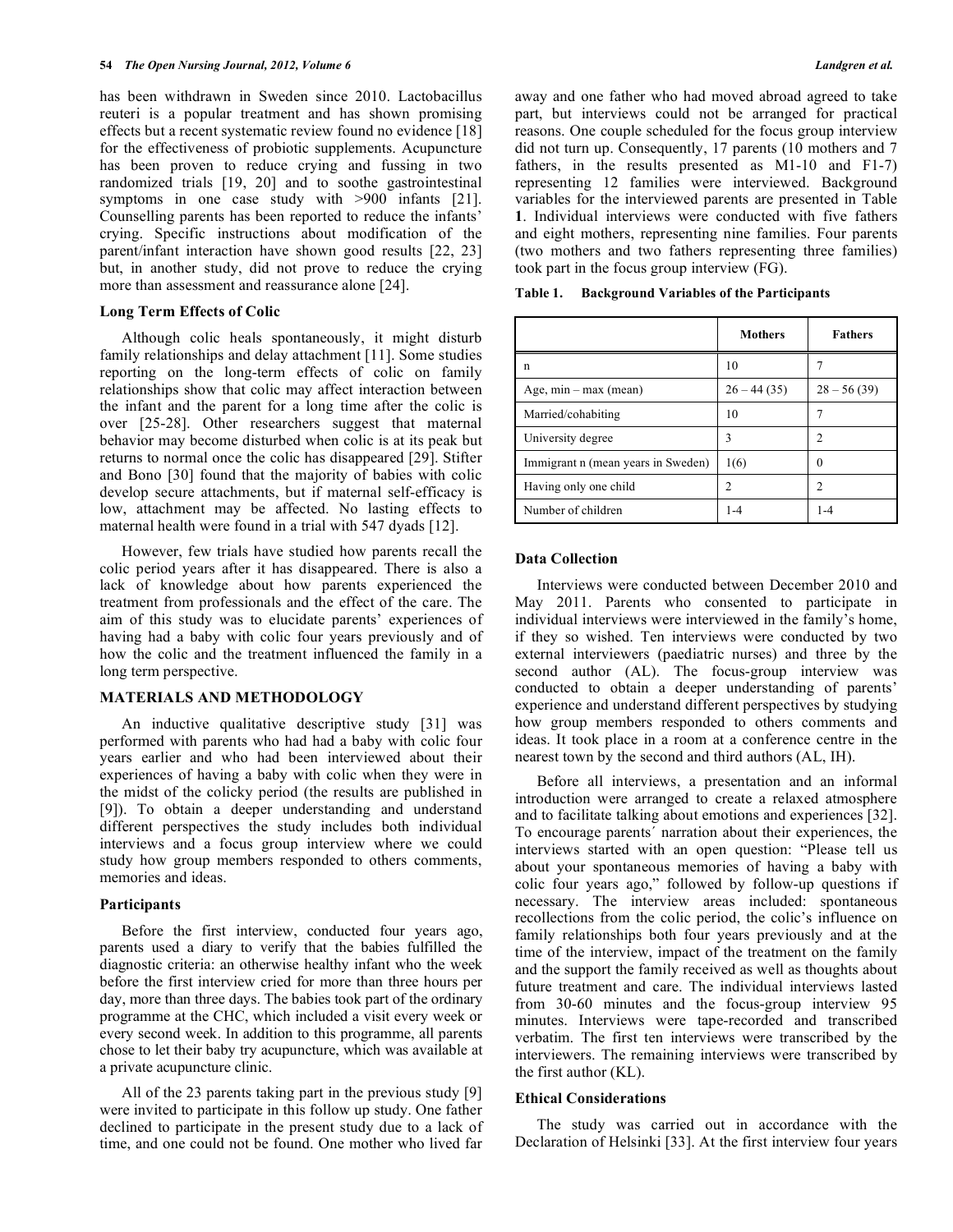ago, parents were informed that follow-up interviews were planned. At the second interview, they gave written, informed consent and were informed about the guaranteed confidentiality and the right to discontinue the interviews at any time. All of the participants agreed to have the interviews recorded. Ethical approval was obtained from the University's Research Ethics Committee (Dnr 583/2005).

#### **Data Analysis**

 The narratives were analysed with content analysis [34]. First the interviews were listened to and read through several times to obtain a sense of the whole. Then the text was divided into meaning units, i.e. a constellation of words that relate to the same central meaning [34] which were condensed. The next step was to abstract the text into codes. The codes were compared based on differences and similarities and sorted into subcategories and categories. The tentative categories lead to a process to find the underlying meaning including discussion and reflection among all three authors until consensus was reached and the underlying meaning was formulated into themes and sub-themes. The interviews were read again to confirm that all text that was relevant for the purpose was included. Finally an overall theme was formulated, i.e a thread of the underlying meaning of all themes and sub-themes.

 In qualitative studies the preunderstanding of the authors is used as a guiding tool in the interpretative process. In order not to influence the interpretation in a biased way we discussed and reflected upon our pre-understanding throughout the process [35]. The first author had met babies with infantile colic and their parents, initially as a nurse at a paediatric emergency unit and for eleven years at an acupuncture clinic. The second and third authors had extensive experience of work and research with children and parents. The first and the third author conducted the previous study [9].

## **RESULTS**

 The overall theme was formulated as "Remembering the chaos but life went on and the wound healed". Themes and sub-themes are shown in Table **2**.

## **Remembering the Chaos but Life went on and the Wound Healed**

 The interviews revealed how parents still remembered the colicky period and how the experience of the colic had

| Table 2. | <b>Overall Theme, Themes and Sub-Themes</b> |
|----------|---------------------------------------------|
|----------|---------------------------------------------|

influenced the family. The analysis revealed a process where the chaotic colicky period faded away and the wound healed without leaving any deep traces in the long run.

> *It was a terrific relief! It was like we became a whole family instead of a tired and quarrelsome couple. While it lasted we could not even clean the house, or wash the dishes, we didn´t even manage to organize a walk with her in the pram. Finally, peace entered the house and then we had the energy to do everything. (F1)*

## **Parental Struggle and Tiredness Turned into Relief with Only a Few Residual Symptoms**

 Parents remembered how they had experienced losing control during the colicky period. Everyday life had turned into emotional and practical chaos. Parenting became a matter of struggling to fulfill the family´s basic needs. Parents could recall, very vividly, a variety of overwhelming emotions, such as anxiety, frustration, compassion, guilt, shame, and a sense of failure.

*I thought that he was dying or something. (M8)* 

*There were moments when, both me and my husband… when she was apoplectic and howling so much that I almost got this thought, 'now I'll take a pillow and put over her face just until she quietens down, until the screaming stops'. (M1)* 

 The haze of overwhelming exhaustion cleared up. Four years later, the colicky period was still considered to be one of the worst times in life, but in spite of the intensity of the experience, the parents felt that the colic had not seriously influenced the family in the long run. When colic healed, life returned, the wound healed and the memory faded. With four years of perspective, parents noted that it was extremely difficult while it lasted, but that it was still a relatively short time in a life span.

> *You were ready to throw yourself in front of a train or something. Because it was completely horrible. It's hard to imagine that now when it´s over, but it really was like that. (M7)*

## **Isolation Ended Once Social Life Resumed**

 During the colic period parents could very rarely leave the house or talk on the phone, friends stopped coming to

| Remembering the Chaos                        | But Life went on and the Wound Healed                                      |
|----------------------------------------------|----------------------------------------------------------------------------|
| Parental struggle and tiredness              | turned to relief with only a few residual symptoms                         |
| <i>Isolation</i>                             | ended once social life resumed                                             |
| The colic scream was unbearable              | and still evokes negative feelings                                         |
| Relationships were strained                  | but healed                                                                 |
| Distance and closeness to the suffering baby | but closeness to the four year old child                                   |
| Feelings of inadequacy                       | turned into feelings of confidence in the parental role                    |
| Not getting the support needed               | resulted in low confidence in Child Health services and a call for changes |
| Not being understood                         | was still considered to have been the worst part                           |
| Almost nothing helped                        | and the need for treatment remains                                         |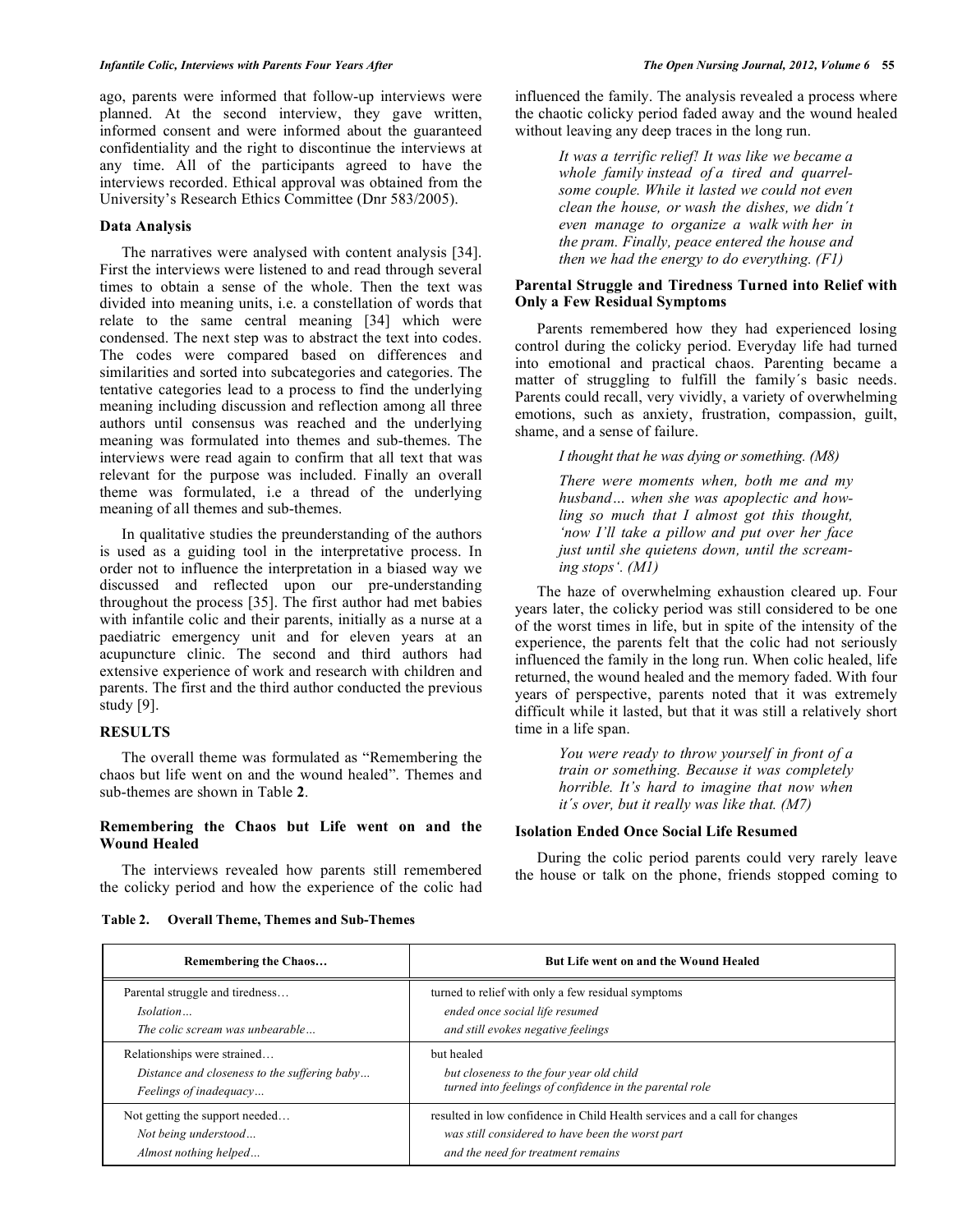visit as well and it was an ordeal to go out with a baby who screamed all the time. Isolation in the home was the option available.

> *I went to a parenting class, and all the other mothers massaged their baby´s tummy. But my baby screamed the whole time, so I couldn't participate. And everyone was singing together, but I had to run out of the room, because they said the screaming was contagious.... I tried to go there two or three times, but every time was the same. (M8)*

 It was a huge relief when the colic passed, and parents could bring the child with them or invite friends to their home again. Parents' social lives became normalized.

> *Those who have not had a colicky baby can´t understand. You can´t explain a delivery, and you can´t explain how it is to have colic. (M2)*

 The colic had passed without leaving any long-term effects on the child, or was it the case that the baby still had feeding or stomach problems, were particularly rough and rowdy, less sensitive to pain and the parents linked the now four year old child´s temper tantrums to the colic.

> *It got worse when we tried new food later on. … He very often got tummy aches. (FG, M10)*

 The colic had passed without long-term effects on most parents but one of the fathers who lost 12 kilograms had a maintaining weight loss and one mother still has pain in her knees after months of jumping up and down with the baby in her arms. In eight of the twelve families the child who had colic four years previously had got a younger sibling.

> *It took five years before we even thought of having another child. Our family would not have survived if we had had another colicky baby. (F5)*

 While it lasted, the colic distorted the parent´s preconceptions regarding life as a parent. The first year did not give as many positive memories as the parents had wished. They had not been able to cuddle the baby, and they were always happy when the baby slept. Four years later, they still envy other parents whose contented babies just sleep and eat, as well as the bond they believe that other mothers have with their new-born babies.

> *Well, the golden period with a new-born baby – we never had that. We did not! We knew it was super fantastic that we finally got a baby, we wanted it as much as one possibly could. But there is nothing glamorous about the memory of that time, not at all. (FG: F6)*

## **The Colicky Scream was Unbearable and Still Evokes Negative Feelings**

 The colicky scream had a special tone and could not be ignored. Colicky crying was experienced as deafening, traumatizing, and extremely draining. The scream inflicted physical pain from hearing it.

> *It was like, when she was crying, your ears hurt, even if you were in the basement and the*

## *baby was upstairs. And, that´s not normal. The crying could penetrate four walls. (M7)*

 Parents still feared colic and had a hyper-sensitivity to children's crying. Even now, when their own child cried, the memory of the baby's heartbreaking crying night and day was evoked, and parents could still experience physical sensations from hearing other baby's cry.

> *When we started to suspect that my second daughter also had colic, I panicked. I thought 'Shit, that cry was a colicky cry!' I froze. …I handed her over to my husband and said 'You take her. I don´t want her.' … I just cried and cried, thinking, 'Not another colicky child. I can´t take another one.'" (FG: M10)*

 Parents' experiences had given them a new understanding and increased responsiveness towards other parents with colicky babies. They were willing to support them and were proud that they now can reassure them by telling them they understand their situation and that the colic will pass.

> *You can hear it now and then, for example, at the [shopping mall], and you know… (takes a deep breath) …'THAT was not an ordinary cry!' … I want to help. Even if I don´t know them, I approach them and give my phone number and tell them "Just call me if you need to sleep an hour."(M7)*

## **Relationships were Strained but Healed**

 Relationships within the whole family were strained during the colicky period due to stress, anxiety and tiredness but healed when the colic was over. The feeling of togetherness that the family had longed for eventually came, and parents and siblings were able to fully embrace the baby. It just took a bit longer.

> *In our case, we had a full family, so my wife took care of the colicky infant and I handled the rest of the children and everything else. The family was divided into two parts and it definitely affected the relationship between me and my wife as we had to over lap… But no, it left no traces in the long run (laughs)! Everyday life and the family just have to go on. (F4)*

## **Distance and Closeness to the Suffering Baby and Closeness to the Four Year Old Child**

 It had been difficult for some parents to become attached to the colicky baby, and for some parents it had been difficult to feel real happiness with the child until it was over a year old, due to the very limited response from the baby and to being so worn out. For some it took several months after the crying had stopped before they even felt like mothers or fathers. Four years later, all parents had developed a good relationship to the child and sometimes had even formed a closer bond to the formerly colicky baby. While the colic lasted, they had not wanted to put down the screaming child and they had kept the baby physically close to themselves at all times. These children had received plenty of attention, and parents were still more emotionally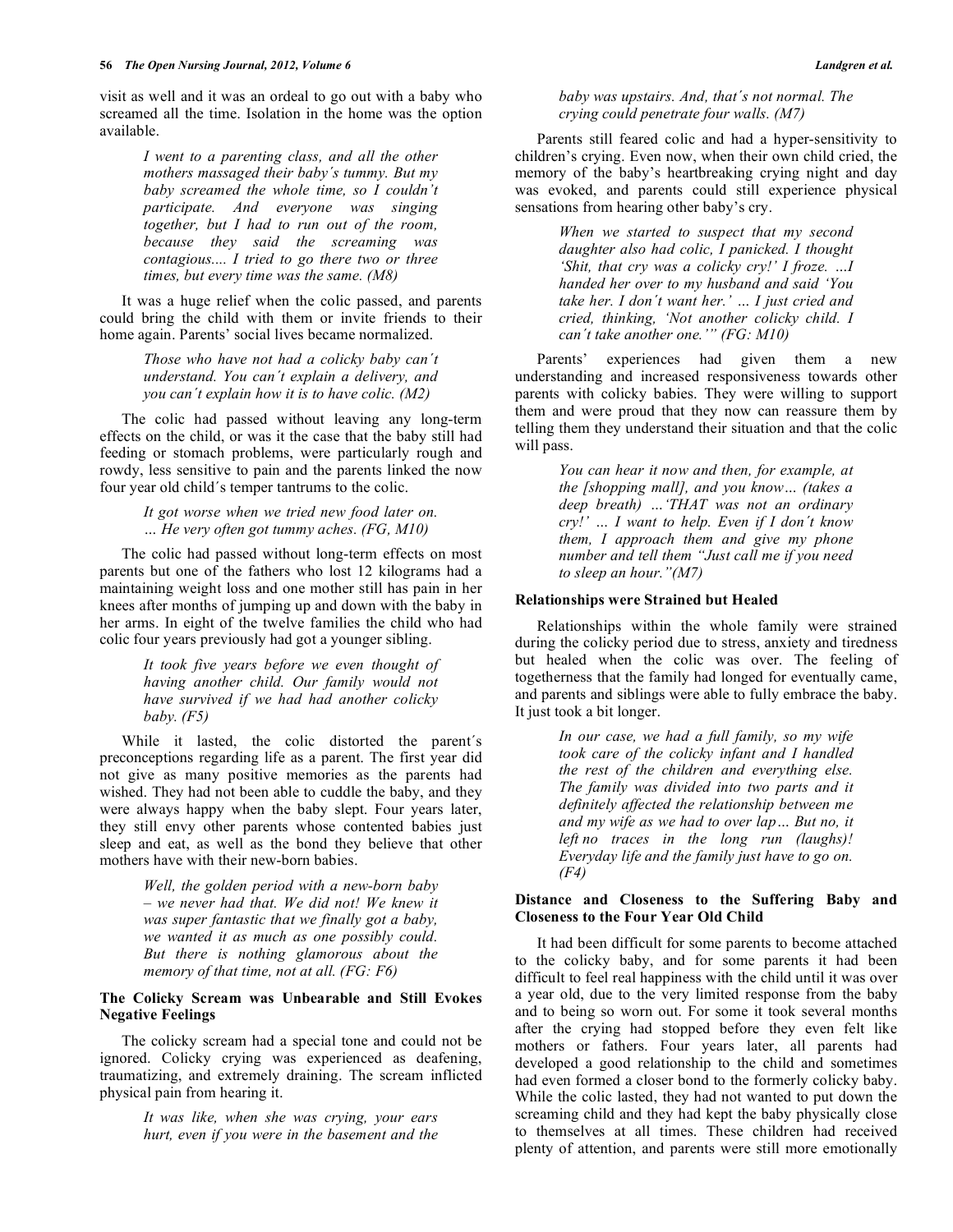tied to the child. They had pitied the baby so much and had given it extra love and attention.

> *But every little peep or cry made me put her down or give her to my husband. I felt like I didn´t want her. That she wasn´t mine. She shouldn´t scream like that. It was really: "I don´t want to hear your crying anymore, let someone else take you." … I often think back and realize that I wasn´t a mum those months. I lost months of her life and that feels really hard… But now when she is four she is my girl! (M6)*

> *You reject the child. Because you do not have the strength to keep it close. But today, our relation is great, yes, it is very, very, good. She is so spoiled, you can´t imagine…" (M2)*

> *In some way, it made me stronger, and made my relationship with my son stronger (pause). Actually (pause). Because I felt that he had no one else but me. 'If I can´t manage, no one can.' So I had to cope. (FG: M10)*

## **Feelings of Inadequacy Turned into Feelings of Confidence in the Parental Role**

 During the colicky period parents tried hard to get the family to function but had a constant feeling of inadequacy. They felt that others thought that they were bad parents and they worried night and day, as they did not understand why the baby was crying or how to stop it. Four years later, they had experienced the healing of the colic and seen that they could endure, which strengthened their self-esteem. They were now more confident as parents.

> *When our next child also got colic, we went for acupuncture directly, as it worked so well for the first child. We didn´t try anything else. Acupuncture was the only alternative, actually. (F2)*

 Colic had drained not only the baby/parent-relationship but also other intra-family relationships as well as the parents' romantic relationship. While the colic lasted, parents were more like co-workers than couples, and they saw themselves as double losers: first, for having to stay apart during the screaming attacks so that not everyone had to suffer; second, for continuing to staying apart, so that one parent at a time could recover. Siblings did not get the attention they needed, and their schoolwork and sleep were disrupted. Families with many children or twins had even more difficulties satisfying everyone's needs.

> *And I remember, when she cried so damn much we went into the closet, where we had placed a chair among the tons of clothes. Because the clothes muffled the sound! All the clothing sucked up so much noise that you could sit and try to calm her down there. And it didn´t echo inside your head as much. This way the other person who was outside could get some rest.( FG, F7) (The others laugh) … This could be a tip for parents with colicky babies, "Sit in the closet!" (FG, M9)*

 When the colic declined, relationships between parents could become normalized. Fighting the colic together had even strengthened the parents' relationship. They now knew how capable they were, and they were proud that they had endured that difficult period, though they were surprised at their fast recovery.

> *Maybe we should show how proud and happy we are that we made it and say, 'We made it!' (FG, F6) (all talking at the same time) 'We have had a colicky baby!' It is a qualification! (M9) You can put that in your CV´!"Have had a colicky baby!"(F7)(all laugh). You could get a certificate when it´s over!(F6)*

In two families, the parents had divorced.

*I think many people have a child in an effort to save a relationship. But, if the child gets colic, you split up anyway. That´s my experience. I´m divorced now, not only because of the colic, but the colic didn´t make it any easier. (M2)* 

## **Not Receiving the Support Needed Resulted in a Call for Changes and a Low Confidence in Child Health Services**

 Parents strongly suggested that professionals learn more about colic. For example, parents were irritated when they had made efforts to exclude cow's milk protein for several weeks without any effect, and later learned that five days is sufficient for determining whether milk is causing the colicky symptoms. And, parents who were informed that colic ends after three months and had relied on this felt despair and hopelessness when it did not correspond with their reality.

> *"The nurses are educated, aren't they?" (FG, M10)*

 Parents were desperate and looked for solutions both at the CHC and outside of the public health system and felt frustration and disappointment when all of their efforts yielded no results, or only helped temporarily.

> *… the drops [dicykloverinchloride] that they first didn´t want to prescribe, due to the strong side effects … She went incredibly limp and lethargic and tired when we tried them, and she screamed anyway. (M4)*

 Four years later parents were still critical towards the treatment and had no confidence left in CHC. This was reflected in that they did not visit the CHC at all any-more, or only brought their children there for weight control and vaccinations but thought it was no idea to ask for advice as they did not trust the advice they got from the CHC any longer. Today the parents have more demands on health care.

> *No, I would not consider turning to the CHC if I had a new baby who had problems (pause). No, I would really not (pause). No, I don´t think very highly of CHC. No. (F5)*

 Among this disappointment and frustration regarding the professionals there were also some parents who experienced trust in the nurses at the CHC. They were loyal to the nurse, appreciated her and her listening and they considered her to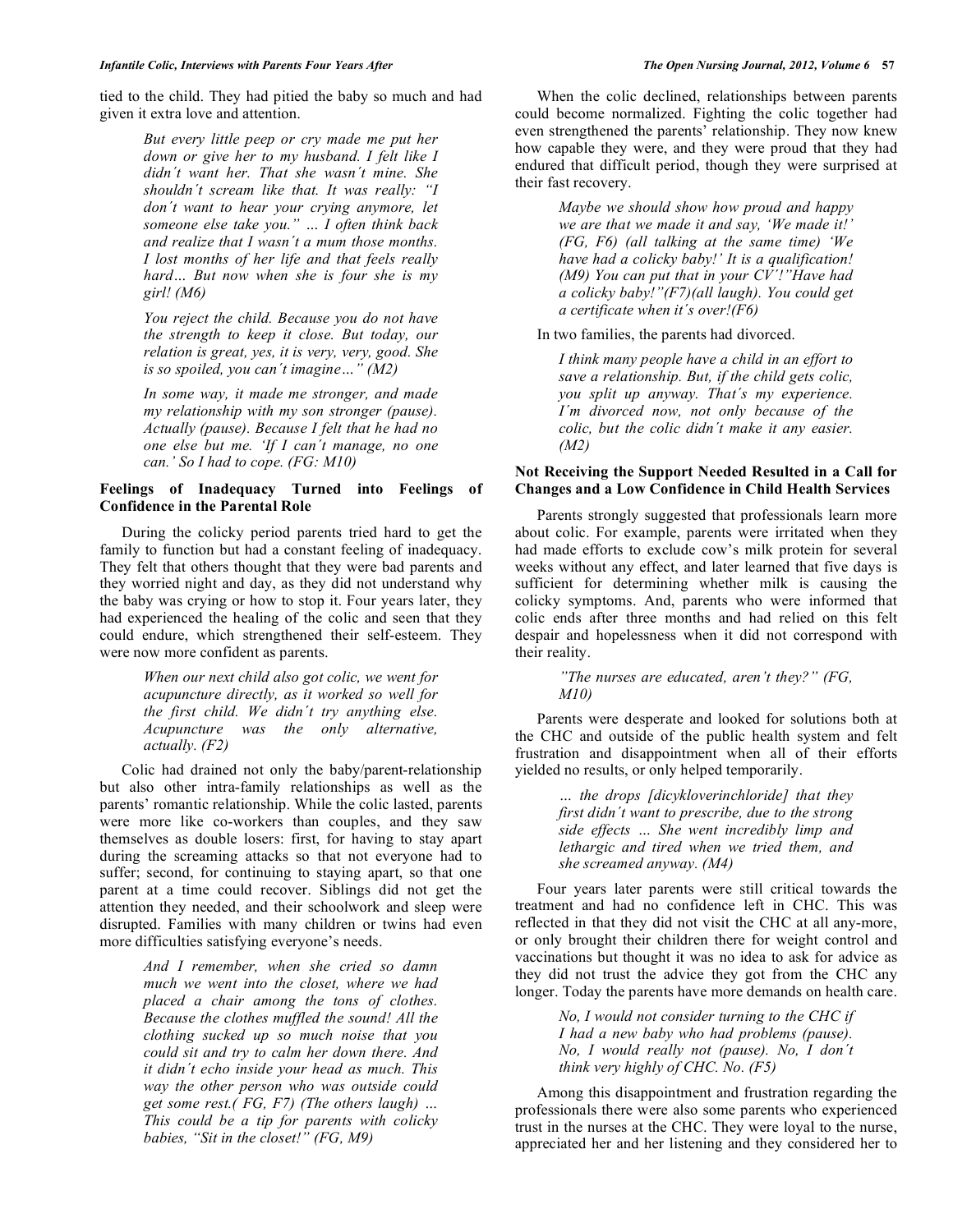be kind and supportive, and good in handling other issues than the colic.

 Lack of sleep resulted in desperation. Some got help from their own parents periodically and were sure that they would not have managed without it. Those who could not receive outside help or even help from their partner felt very lonely. Others did not want to expose anyone else to the extremely annoying scream. They also thought it was hard to hear the baby crying in someone else´s arms.

> *Probably we didn't ask for help. No one else would like to have her while she was crying when not even I wanted to have her. (M6)*

## **Not Being Understood was Still Considered to having been the Worst Part**

 The biggest disappointment was that they had not been believed and that they did not get reassurance and confirmation. It was frustrating when the professionals or friends and family questioned the existence of colic or belittled the symptoms. There was great disappointment when they received advice that they had already tried in vain from professionals, friends, relatives, magazines and the internet. Likewise it was disappointing when others believed that there was a quick fix for colic, and when absolutely nobody understood their situation or believed in their story.

> *Even my mom … she herself has seven children but had never encountered colic. So she thought it was me being a bit impatient, that I was too young, that maybe it wasn´t the right time to start a family. (M8)*

 The nurse at the CHC trivialized parents' experiences of the colicky symptoms and did not take the parents' situation seriously. After four years the parents still experienced how they felt like failures because no one understood. When the nurses belittled the situation and said "all children cry" and "this is what it is like to have children" parents thought that the fault was with them, that they were weaker than other parents.

> *The nurse said it was normal for babies to cry. She said that colic cannot start as early as the fifth day. But my child did have colic that early, so that was our reality … When I found out that [simethicone] was a medication with evidence of NOT helping colic, I wanted to go back to the clinic and tell them that. (M1)*

## **Almost Nothing Helped and the Need for Treatment Remains**

 The desire was to get a clear diagnosis and a prognosis, a reassurance that colic would eventually pass without any serious side effects. Relief arrived when they were finally reassured that the baby did indeed have colic.

> *It would have been supportive for us to get the message early: "Sorry, your baby has colic. It's gonna be tough." So that it was made clear … (FG, F6) Yes, the CHC must be clearer about "this is a colicky baby"… And with "It's really bad now, but it will pass, though it will take time."(F7)*

 The professionals did not realize how much the babies cried and the parents recommended professionals to use a diary to measure the amount of crying and fussing so that it would become obvious that the baby cried more than what was normal. When one family begun to use a diary, it was shown that their baby cried 18 hours/day.

> *The diary made it undeniable that it was bloody awful. And that it was OK for us to be tired. … It was not us being cuckoo. This was the reality, she was crying this much.( M7)*

 When parents found out that acupuncture helped their children, they were surprised that CHC had not recommended it. Several parents considered the acupuncture treatment to have had an effect on the symptoms and it was perceived as mild, simple, fast, and fast-acting. These parents were thoroughly relieved that something finally worked.

> *We had tried everything else … I didn´t believe in acupuncture any more than I believed in Father Christmas, but acupuncture worked very well. If only CHC had informed us earlier! We got a new baby after three treatments! (F1)*

 Parents felt like failures and needed comforting and affirmation that they were good enough as parents. They also needed to be reassured that the colic was not their fault.

> *A nurse gave me a hug. And I just thought: "Somebody's hugging me! Somebody's hugging ME!" She said: 'You can do this! You will make it there! It's hard now, and he cries a lot now, but you can handle this!' And I said: 'Yes I can, now that you hugged me, I feel strong again! Thank you!' (laughs). (FG, M10)*

 A short hospitalization was a saving grace for some families and seen as an acknowledgement of the situation. Only then did people around them seem to understand how serious it was.

> *We told the nurse that we could not stand it any longer. We said "we are dying now". (M7)*

 Psychological counseling was sought for but with some hesitation. On the one hand it would have been difficult to take part in a counseling session with a screaming baby in one's arms but on the other hand it could have lessened their sense of failure. Others definitely did not want to see a psychologist as they meant it was the child who needed help.

> *I wish I could have seen someone, some kind of a professional counselor … Someone who was not the CHC (laughter), where I could have said "I hate the CHC!". That would have been seriously great. (M1)*

 To get help one family advertised for an extra grandmother and eventually hired a nanny. One suggestion from the parents was that financial support should be granted for maid service or for enabling both parents to stay at home or at least work less during the extreme colicky period.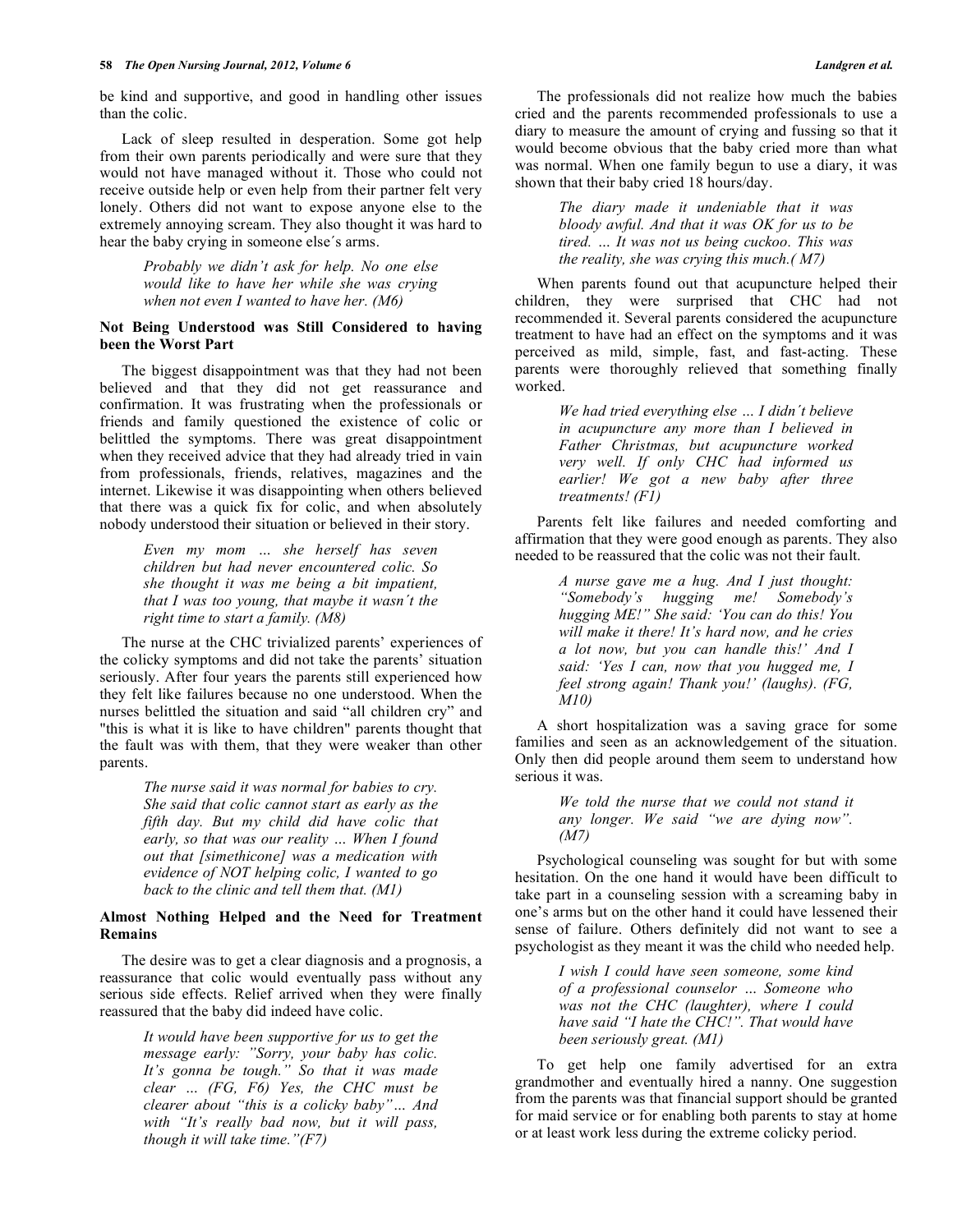*Because a colicky baby can create an awful lot of chaos in a perfectly normal family. (FG, M10)* 

 To get emotional support parents would have liked to meet other parents with colicky babies but on the other hand they had no energy to attend, let alone organize group meetings. Yet they expressed a need for a support group with someone who really understood the situation.

## **DISCUSSION OF METHOD**

 Qualitative methods and content analyses are well suited to illuminate participants experiences of a certain phenomenon [34]. When 13 individual interviews were conducted and analysed, we invited parents to a focus group interview, attended by four parents, to further explore their experience. Focus groups are an academic research tool that yields qualitative data in a focused discussion and, thereby, provides insight into complicated topics. We use them to understand how people with certain commonalities feel or think about an issue, and when we are trying to understand differences in perspectives. A response from one participant could trigger memories and thoughts in other participants [32]. The discussion and interaction in the group was lively.

## **Trustworthiness**

 To illuminate how colic had influenced the families in a long term perspective, we choose to perform the interviews when the infant period was well over but before school started. By interviewing the same group of parents twice [9], their experience could be followed over the four year period. In the present study, 17 out of 23 parents took part. The parents had various experiences and backgrounds which increased the possibility of shedding light on the research question from a variety of perspectives. Interviews were conducted in a comfortable, permissive, non-threatening environment. The parents showed high levels of motivation to share their experiences and they spoke openly. Interviews were rich in depth as well as in breadth. The majority of the interviews were conducted individually and supplemented by a focus group interview where skilled moderators enabled parents to discuss experiences without having the pressure of reaching consensus [32], further validating the result of the individual interviews. During the interviews, the interviewers' checked their understanding with follow-up questions. To add depth and insight to the interpretation, the findings were discussed at research seminars with paediatric nurses and midwives. Quotes from the interviews are used to verify that the findings were retrieved from the data. In the present study, we asked parents to recall how it had been having an infant with colic four years previously. The reliability of memories is an interesting issue. Women´s ability to recall other key events in life, linked with the memory of labour and childbirth have shown that there is substantial agreement between maternal recall and birth records 3-9 years later [36]. The memory of the colic has probably been recalled repeatedly over the years, and as the interviewed parents in this study had been through an earlier interview they might have reflected on the colic more than other parents. Some details might become lost over the years. However, the aim of the present study was not to investigate the accuracy and consistency of long-term memories of the colicky period.

## **DISCUSSION OF RESULTS AND CLINICAL IMPLICATIONS**

 Parents' memories four years after the colicky period are similar to the experiences they had described when they were in the midst of the period [9]. It is striking how vivid, emotional, and detailed the memory of the experience of having a baby with colic is. Parents recall exact details, and some tell their story in the same words as four years earlier. Some weep, some laugh when they recall situations that were especially difficult. However, parts of the memory have faded out, some details have been lost, the wound have healed, and the families have been repaired. What is apparent is that parents have lost their confidence in the CHC, which is an alarming find, and that they had formulated suggestions for changes. Most of all, parents request an effective treatment of colic and the presence of professionals with a sensitive and keen ear to the families with colicky babies and who would pay attention to the suffering of child and the parents.

 Parents' experienced that they had needed to be guided through the colic period. They searched actively for information on colic. Apart from recommendations from professionals, friends, relatives and magazines, they used the Internet for searching for information, including chat rooms, and blogs. This means that they got plenty of information and tips of diverse quality. It is a challenge for professionals to keep up with the parents in seeking and evaluating information about colic and to help the parents to sort out the evidence from mere opinions [37]. When the professionals could not heal the child immediately, the parents in the present study wished that they had at least given clear advice and that advice had been followed up. Parents suggest a manual, a week by week structured set of directions, where treatments are systematically tried and evaluated. To allow this systematical guidance, parents want a more frequent contact with the nurse, as suggested by Long & Johnson [3].

 Parents' experience that nobody understood how much the baby was crying. A clear diagnosis, "Your baby has colic", combined with "There is no cure" and "You did not cause the colic" is better than not being believed, also expressed in Levitzky & Cooper [38]. A diary was used before inclusion in the first interview study [9] to verify that their baby fulfilled the inclusion criteria, and later when their baby was treated at the acupuncture clinic. Parents appreciated the diary as a tool for reaching an understanding for their situation. For professionals, parent´s documentation of their child's behavior can help to identify children who actually cry excessively [6, 39]. Therefore diaries allow professionals to discern when to intervene with medical examinations to exclude diseases in order to spare the parents from unnecessary anxiety. The parents had not got, or not understood, information that colic is a common condition that usually, but not always, heals spontaneously by three or four months of age [12]. Examining the baby to exclude the incidence of disease, and repeating the confirmation that the colic will heal spontaneously might assure parents that the baby is healthy. The use of a diary can also detect parents who have normally crying children but feel that they cry more than children do normally. These families merely need reassurance that they are doing a good job, and a discussion about normal crying and parenthood.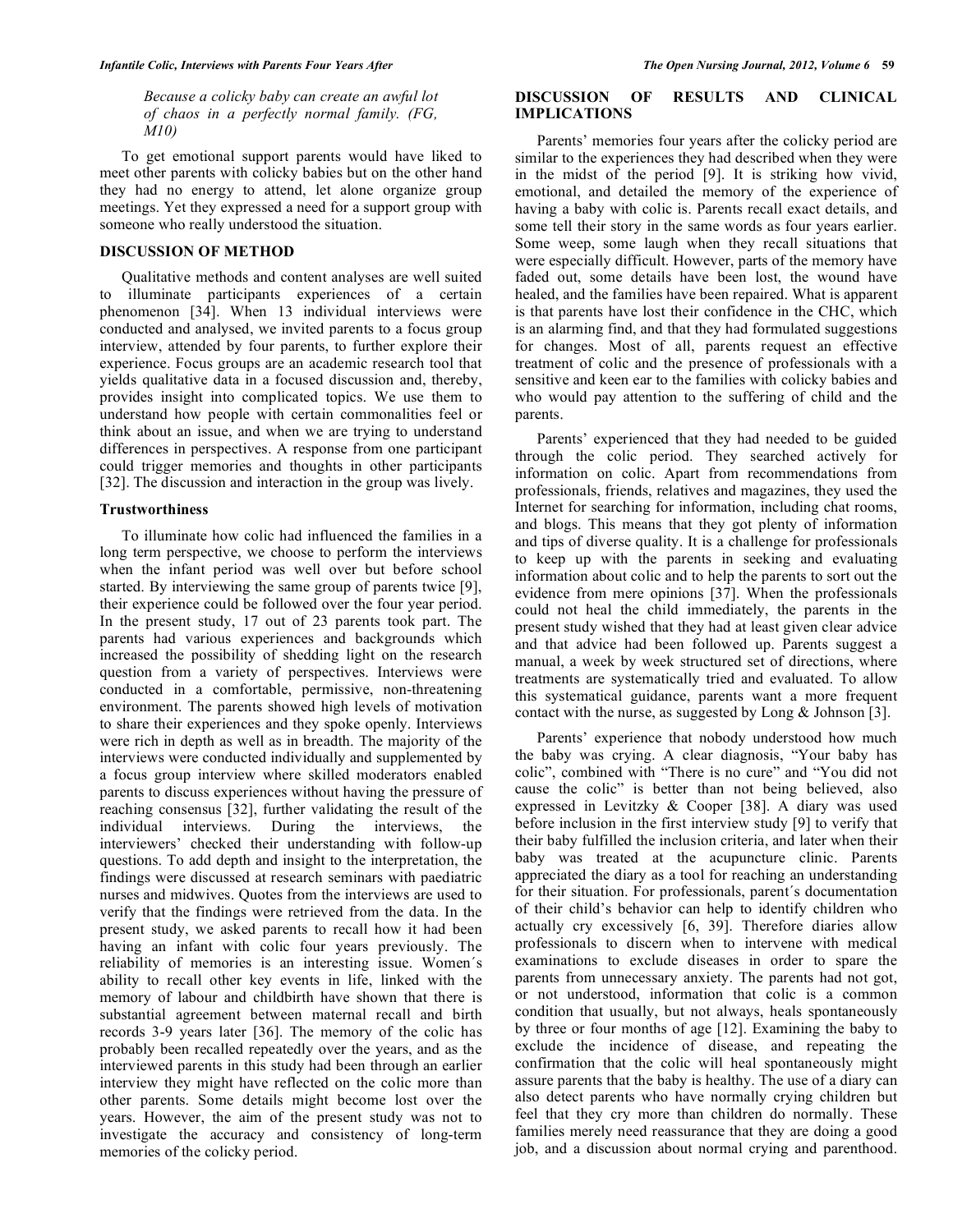Moreover, the use of a diary can prevent the baby from unnecessary treatments.

 In the present study, parents felt exhaustion, guilt and shame when they could not comfort their baby, and when they got an impulse to harm them, also shown in Long  $\&$ Johnson [3] and Levitzky & Cooper [38]. Professionals who are aware of this risk and explore parental frustration by asking probing questions can ascertain that parents close to shaking their babies are identified. Time and capacity to build a trustful relationship with parents are important to detect and help families at risk [40].

 A delay in the development of "good" feelings for the baby was experienced and not all the parents were emotionally stable, with high capacity and good networks. The experience of the colicky period is for some influenced by variables like depression or substance abuse. In these respects, they represent the clinical reality [5, 6]. Maternal anxiety, depression, and stress during pregnancy and postpartum have been linked to the development of colic and vice versa [25, 41]. Parents also consider their babies' crying to not only be long-lasting but also as particularly aversive, also described by Zeskind & Barr [2]. Perceptions of the babies' crying can be altered, for example by depression [42]. Ten per cent of pregnant women are depressed [43] and many stop taking anti-depressants during pregnancy. Professionals, who are aware of mothers showing signs of depression, stress, and substance abuse, can screen those who are at risk. If they also identify families with delayed attachment, they can better be able to help parents to endure the period of colic and provide a secure base for their baby.

 The perceived isolation during the colicky period, in line with earlier studies [3, 5]. Parenting groups are important for developing a good parenthood, and if parents with colicky babies feel that they are included and welcome it can break their isolation.

 A request for an effective treatment to shorten the period of colic is on the wish list. All parents in the present study tried acupuncture for their babies and several of them had positive experiences. A positive effect is supported by the few articles published on the topic [19-21, 44]. Although acupuncture is a promising treatment for infantile colic most clinicians request stronger evidence before introducing a new treatment and further research is required. As no negative side effects are reported and no other safe and effective treatment is known, acupuncture can be considered as a treatment.

 The birth of a child, especially a first child, represents a landmark event in life that results in parents being very vulnerable [45]. Parents in the present study want to give their eagerly awaited child everything. Not being able to comfort the baby challenge their self-esteem as they perceive a loss of competence as parents, like in Megel *et al.,* [5]. Infant crying and parental response is the first language of the new dyadic relationship. Misunderstandings can compromise infant care and parental effectiveness, and undermine the budding relationship [42]. However, parents in the present study experience that having managed a family through the colicky period strengthened their self-esteem. Supportive care may protect parents from a long-lasting negative experience [46]. In the period of infantile colic, the

way parents are treated by the professionals may determine their long-term feeling about the experience. Professionals can support parents by helping them remember the baby period with joy and pride and a sense of accomplishment. By focusing on solutions and parents' strengths, and by commending parents and telling them that they are doing a great job, nurses could minimize the risk of parents being stuck in feelings like helplessness and failure. Praising the child also makes parents feel proud. This could change their behavior towards the child, as well as each other [47, 48]. Active listening, compassion, and empathy are nurturing kinds of behavior associated with raising parents' selfefficacy beliefs, thereby influencing their performance [15].

#### **CONCLUSION**

 Four years later, parent´s memories of the colicky period are still vivid and emotional, but the family relationships have healed and the colic left only a few residual symptoms. Parents have specific needs when having a baby with colic. Professionals in CHC are advised to identify problems and support the parents and the child. Consequently, there is a need to raise awareness to parent's situation when having a child that is suspected to have infantile colic.

#### **ACKNOWLEDGEMENTS**

 The parents who shared their experience. Lena Larsson and Bente Sandberg who conducted the first ten interviews.

## **CONFLICT OF INTEREST**

Declared none.

## **REFERENCES**

- [1] Canivet C, Jakobsson I, Hagander B. Colicky infants according to maternal reports in telephone interviews and diaries: a large Scandinavian study. J Dev Behav Pediatr 2002; 23(1): 1-8.
- [2] Zeskind PS, Barr RG. Acoustic characteristics of naturally occurring cries of infants with "colic". Child Dev1997; 68(3): 394- 403.
- [3] Long T, Johnson M. Living and coping with excessive infantile crying. J Adv Nurs 2001; 34(2): 155-62.
- [4] Keefe MR, Froese-Fretz A. Living with an irritable infant: maternal perspectives. MCN Am J Matern Child Nurs1991; 16(5): 255-9.
- [5] Megel ME, Wilson ME, Bravo K, McMahon N, Towne A. Baby lost and found: mothers' experiences of infants who cry persistently. J Pediatr Health Care 2011; 25(3): 144-52.
- [6] Helseth S. Hjelp i skrikende stund. Utvikling av en modell for helsesöster-tilnaerming til foreldre og barn når spedbarnet har kolikk.: Oslo Universitet 1999.
- [7] Ellett ML, Swenson M. Living with a colicky infant. Gastroenterol Nurs 2005; 28(1): 19-25.
- [8] Ellett ML, Appleton MM, Sloan RS. Out of the abyss of colic: a view through the fathers' eyes. MCN Am J Matern Child Nurs 2009; 34(3): 164-71.
- [9] Landgren K, Hallstrom I. Parents' experience of living with a baby with infantile colic - a phenomenological hermeneutic study. Scand J Caring Sci 2011; 25 (2): 317-24.
- [10] Bateson G. Mind and Nature a necessary unity. New York: Bantam New Age 1979.
- [11] Raiha H, Lehtonen L, Huhtala V, Saleva K, Korvenranta H. Excessively crying infant in the family: mother-infant, father-infant and mother-father interaction. Child Care Health Dev 2002; 28(5): 419-29.
- [12] Clifford TJ, Campbell MK, Speechley KN, Gorodzinsky F. Sequelae of infant colic: evidence of transient infant distress and absence of lasting effects on maternal mental health. Arch Pediatr Adolesc Med 2002; 156(12): 1183-8.
- [13] Talvik I, Alexander RC, Talvik T. Shaken baby syndrome and a baby's cry. Acta Paediatr 2008; 97(6): 782-5.